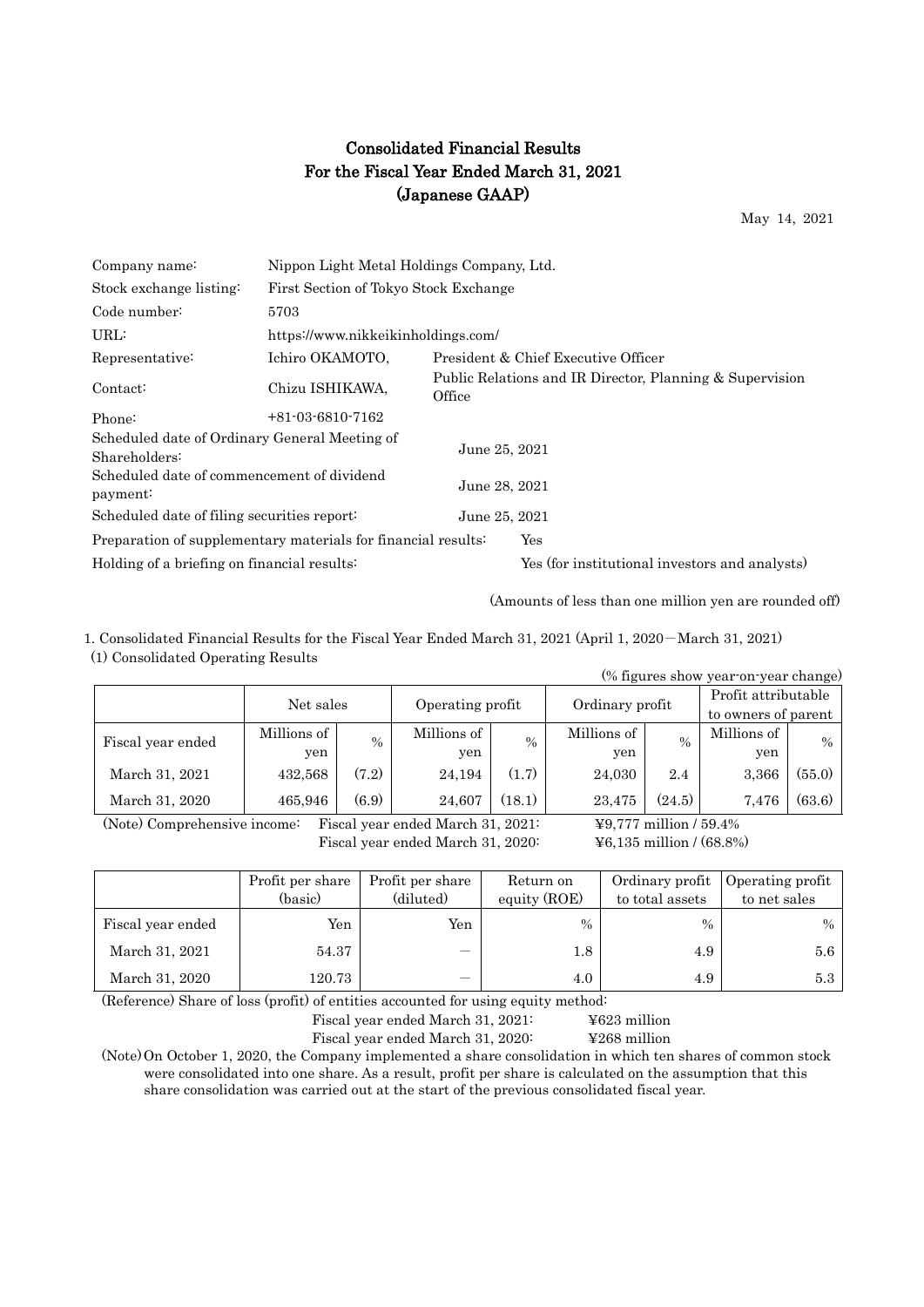(2) Consolidated Financial Position

|                      | Total assets    | Net assets      | Equity ratio | Net assets per share |
|----------------------|-----------------|-----------------|--------------|----------------------|
|                      | Millions of yen | Millions of yen | $\%$         | Yen                  |
| As of March 31, 2021 | 506,955         | 207,104         | 37.6         | 3,081.54             |
| As of March 31, 2020 | 470,004         | 201,198         | 39.6         | 3,008.26             |

(Reference) Shareholders' equity: As of March 31, 2021: ¥190,712 million

As of March 31, 2020: ¥186,275 million

(Note)On October 1, 2020, the Company implemented a share consolidation in which ten shares of common stock were consolidated into one share. As a result, net assets per share is calculated on the assumption that this share consolidation was carried out at the start of the previous consolidated fiscal year.

(3) Consolidated Cash Flows

|                   | Cash flows from<br>operating activities | Cash flows from<br>investing activities | Cash flows from<br>financing activities | Cash and cash<br>equivalents at end of<br>year |
|-------------------|-----------------------------------------|-----------------------------------------|-----------------------------------------|------------------------------------------------|
| Fiscal year ended | Millions of yen                         | Millions of yen                         | Millions of yen                         | Millions of yen                                |
| March 31, 2021    | 41,942                                  | (25, 674)                               | 8,194                                   | 61,176                                         |
| March 31, 2020    | 48,676                                  | (29, 684)                               | (15, 745)                               | 36,296                                         |

#### 2. Dividends

|                                                    |                            |                             | Annual dividends per share |              |       | Total                 | Payout                  | Ratio of                                     |
|----------------------------------------------------|----------------------------|-----------------------------|----------------------------|--------------|-------|-----------------------|-------------------------|----------------------------------------------|
|                                                    | End of<br>first<br>quarter | End of<br>second<br>quarter | End of<br>third<br>quarter | Year-<br>end | Total | dividends<br>(annual) | ratio<br>(consolidated) | dividends to<br>net assets<br>(consolidated) |
|                                                    | Yen                        | Yen                         | Yen                        | Yen          | Yen   | Millions of<br>yen    | $\frac{0}{0}$           | $\frac{0}{0}$                                |
| Fiscal year ended<br>March 31, 2020                |                            | 4.00                        |                            | 5.00         | 9.00  | 5,574                 | 74.6                    | 3.0                                          |
| Fiscal year ended<br>March 31, 2021                |                            | 0.00                        |                            | 65.00        | 65.00 | 4,024                 | 119.6                   | 2.1                                          |
| Fiscal year ending<br>March 31, 2022<br>(forecast) |                            | 40.00                       |                            | 45.00        | 85.00 |                       | 29.2                    |                                              |

(Note)On October 1, 2020, the Company implemented a share consolidation in which ten shares of common stock were consolidated into one share. As a result, the amount noted here for dividends per share in the fiscal year ended in March 2021 takes into account the effect of this share consolidation. The dividends per share in the fiscal year ended in March 2021 when the share consolidation is not taken into account would be 6.50 yen.

3. Forecast of Consolidated Financial Results for the Fiscal Year Ending March 31, 2022 (April 1, 2021-March 31, 2022)

| (% figures show year-on-year change)          |                    |               |                    |               |                    |               |                                               |       |                     |
|-----------------------------------------------|--------------------|---------------|--------------------|---------------|--------------------|---------------|-----------------------------------------------|-------|---------------------|
|                                               | Net sales          |               | Operating profit   |               | Ordinary profit    |               | Profit attributable<br>to owners of<br>parent |       | Profit per<br>share |
|                                               | Millions<br>of yen | $\frac{0}{0}$ | Millions<br>of yen | $\frac{0}{0}$ | Millions<br>of yen | $\frac{0}{0}$ | Millions<br>of yen                            | $\%$  | Yen                 |
| Six months<br>ending<br>September 30,<br>2021 | 230,000            | 15.9          | 12,000             | 52.0          | 12,000             | 56.7          | 8,000                                         | 69.5  | 129.22              |
| Fiscal year<br>ending March<br>31, 2021       | 470,000            | 8.7           | 27,000             | 11.6          | 27,000             | 12.4          | 18,000                                        | 434.8 | 290.74              |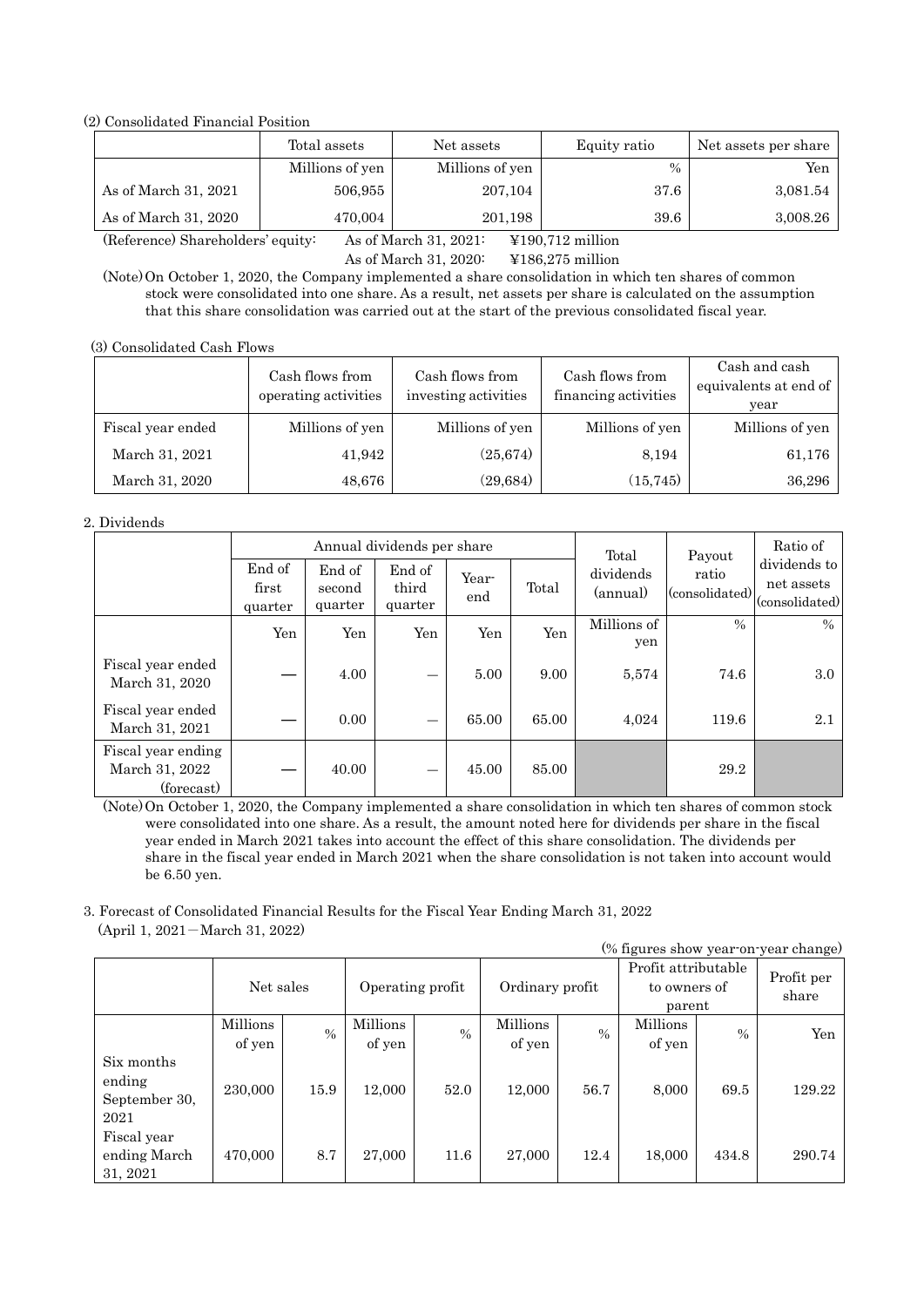\*Notes

(1) Change in significant subsidiaries during the period

(changes in specified subsidiaries affecting the scope of consolidation): None Newly added: —  $(Comparing name: -)$  Excluded: —  $(Comparing name: -)$ 

- (2) Changes in accounting policies, changes in accounting estimates, and restatements
	- (i) Changes in accounting policies due to revision of accounting standards: None (ii) Changes in accounting policies other than item (i) above: None
	- (iii) Changes in accounting estimates: None
	- (iv) Restatement: None

(3) Number of shares outstanding (common stock)

(i) Number of shares outstanding at end of period (including treasury stock)

| As of March 31, 2021                                       | 61,993,750 shares |  |  |  |
|------------------------------------------------------------|-------------------|--|--|--|
| As of March 31, 2020                                       | 61,993,750 shares |  |  |  |
| (ii) Number of treasury stock at end of period             |                   |  |  |  |
| As of March 31, 2021                                       | $105,121$ shares  |  |  |  |
| As of March 31, 2020                                       | $72,576$ shares   |  |  |  |
| (iii) Average number of shares outstanding during the term |                   |  |  |  |
| Fiscal year ended March 31, 2021                           | 61,910,894 shares |  |  |  |
| Fiscal year ended March 31, 2020                           | 61,921,443 shares |  |  |  |

(Note) On October 1, 2020, the Company implemented a share consolidation in which ten shares of common stock were consolidated into one share. As a result, number of shares outstanding (common stock) is calculated on the assumption that this share consolidation was carried out at the start of the previous consolidated fiscal year.

\* The consolidated financial results are not subject to auditing by a certified public accountant or an audit firm.

- \* Explanations concerning the appropriate use of financial forecasts and other special notes (Note of caution concerning forward-looking statements)
	- The forward-looking statements such as result forecasts included in this document are based on the information available to the Company at the time of the announcement and on certain assumptions considered reasonable, and the Company makes no representations as to their achievability. Actual results may differ materially from the forecast depending on a range of factors.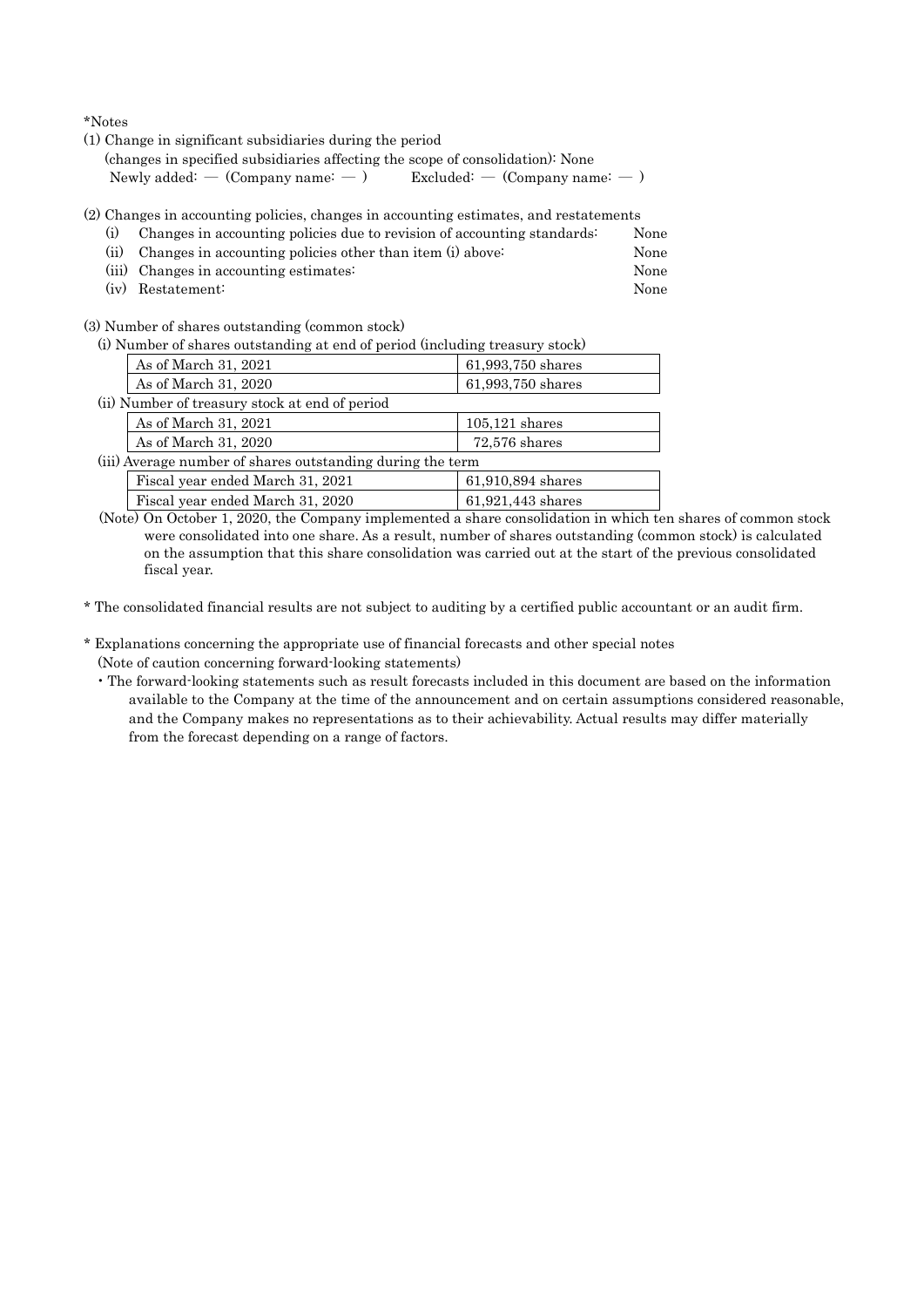## 【Attached documents】 Consolidated Financial Statements and Important Notes

### 1: Consolidated Balance Sheets

|                                                     |            | (Millions of yen)                       |
|-----------------------------------------------------|------------|-----------------------------------------|
|                                                     | 2020       | As of March 31, As of March 31,<br>2021 |
| Assets                                              |            |                                         |
| Current assets                                      |            |                                         |
| Cash and deposits                                   | 36,349     | 61,229                                  |
| Notes and accounts receivable – trade               | 105,458    | 105,003                                 |
| Electronically recorded monetary claims - operating | 27,575     | 28,770                                  |
| Merchandise and finished goods                      | 28,513     | 27,394                                  |
| Work in process                                     | 19,309     | 18,424                                  |
| Raw material and supplies                           | 18,788     | 19,776                                  |
| Other current assets                                | 10,767     | 10,570                                  |
| Allowance for doubtful accounts                     | (385)      | (385)                                   |
| Total current assets                                | 246,374    | 270,781                                 |
| Non-current assets                                  |            |                                         |
| Property, plant and equipment                       |            |                                         |
| Buildings and structures                            | 152,507    | 159,141                                 |
| Accumulated depreciation                            | (96,993)   | (100, 022)                              |
| Buildings and structures, net                       | 55,514     | 59,119                                  |
| Machinery and equipment                             | 299,705    | 305,565                                 |
| Accumulated depreciation                            | (250, 601) | (256, 058)                              |
| Machinery and equipment, net                        | 49,104     | 49,507                                  |
| Tools, furniture and fixtures                       | 36,388     | 37,786                                  |
| Accumulated depreciation                            | (30, 730)  | (31,552)                                |
| Tools, furniture and fixtures, net                  | 5,658      | 6,234                                   |
| Land                                                | 54,587     | 54,690                                  |
| Construction in progress                            | 8,894      | 9,555                                   |
| Total property, plant and equipment                 | 173,757    | 179,105                                 |
| Intangible assets                                   |            |                                         |
| Goodwill                                            | 1,555      | 1,111                                   |
| Other intangible assets                             | 4,312      | 5,962                                   |
| Total intangible assets                             | 5,867      | 7.073                                   |
| Investments and other assets                        |            |                                         |
| Investment securities                               | 27,560     | 30,241                                  |
| Deferred tax assets                                 | 8,981      | 11,898                                  |
| Other assets                                        | 7,732      | 8,402                                   |
| Allowance for doubtful accounts                     | (267)      | (545)                                   |
| Total investments and other assets                  | 44,006     | 49,996                                  |
| Total non-current assets                            | 223,630    | 236,174                                 |
| Total assets                                        | 470,004    | 506,955                                 |
|                                                     |            |                                         |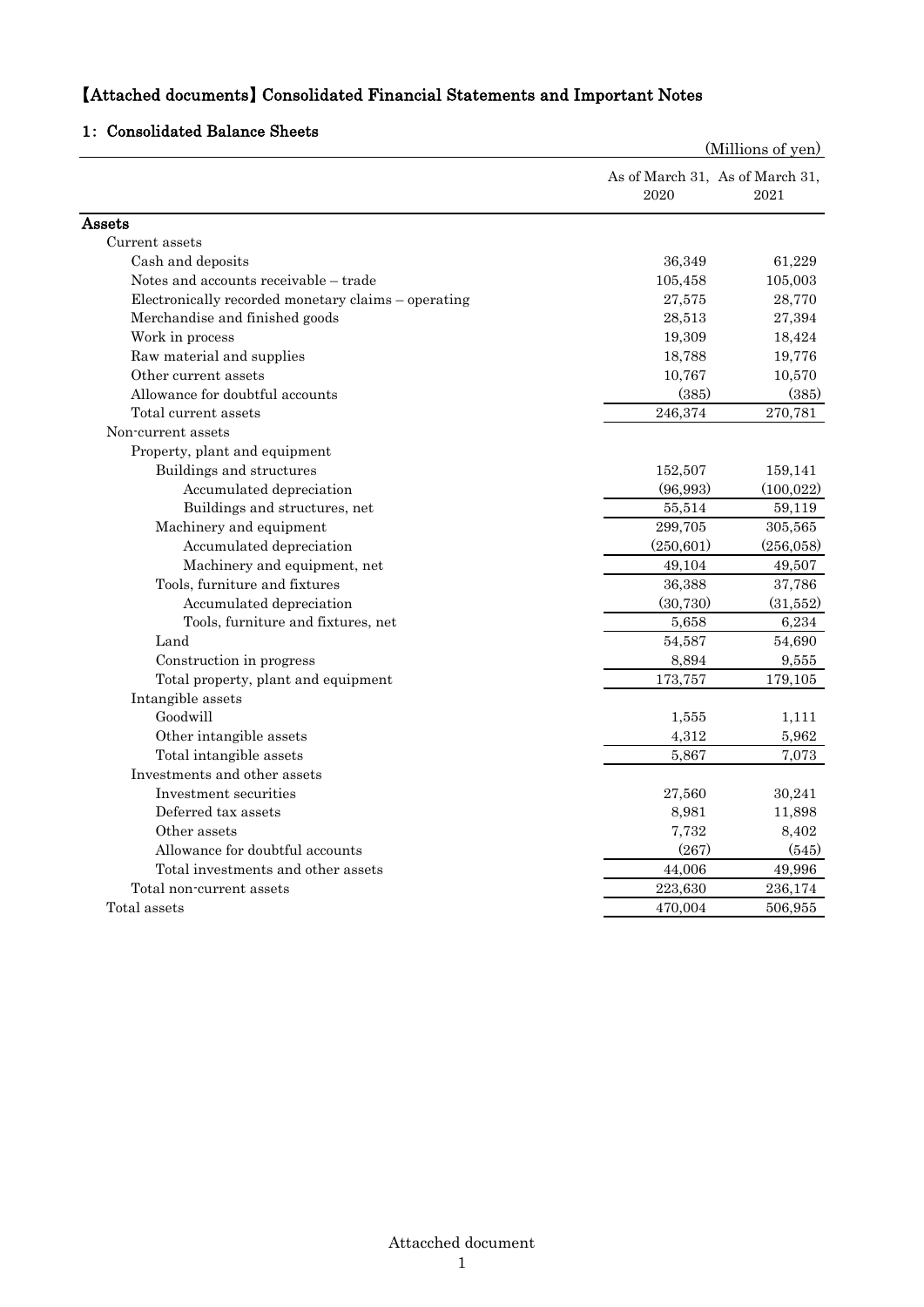|                                                       | 2020    | As of March 31, As of March 31,<br>2021 |
|-------------------------------------------------------|---------|-----------------------------------------|
| Liabilities                                           |         |                                         |
| Current liabilities                                   |         |                                         |
| Notes and accounts payable - trade                    | 63,826  | 65,815                                  |
| Short-term borrowings                                 | 52,602  | 55,020                                  |
| Current portion of long-term borrowings               | 10,068  | 7,648                                   |
| Income taxes payable                                  | 2,654   | 3,327                                   |
| Other current liabilities                             | 33,191  | 34,306                                  |
| Total current liabilities                             | 162,341 | 166,116                                 |
| Non-current liabilities                               |         |                                         |
| Bonds payable                                         | 653     | 664                                     |
| Long-term borrowings                                  | 69,299  | 82,897                                  |
| Retirement benefit liability                          | 20,115  | 19,929                                  |
| Provision for environmental measures                  | 10,609  | 24,634                                  |
| Other non-current liabilities                         | 5,789   | 5,611                                   |
| Total non-current liabilities                         | 106,465 | 133,735                                 |
| Total liabilities                                     | 268,806 | 299,851                                 |
| Net assets                                            |         |                                         |
| Shareholders' equity                                  |         |                                         |
| Share capital                                         | 46,525  | 46,525                                  |
| Capital surplus                                       | 18,983  | 18,992                                  |
| Retained earnings                                     | 119,108 | 119,377                                 |
| Treasury shares                                       | (69)    | (131)                                   |
| Total shareholders' equity                            | 184,547 | 184,763                                 |
| Accumulated other comprehensive income                |         |                                         |
| Valuation difference on available for sale securities | 2,230   | 3,642                                   |
| Deferred gains or losses on hedges                    | (120)   | 24                                      |
| Revaluation reserve for land                          | 145     | 145                                     |
| Foreign currency translation adjustment               | 1,084   | 2,665                                   |
| Remeasurements of defined benefits plans              | (1,611) | (527)                                   |
| Total accumulated other comprehensive income          | 1,728   | 5,949                                   |
| Non-controlling interests                             | 14,923  | 16,392                                  |
| Total net assets                                      | 201,198 | 207,104                                 |
| Total liabilities and net assets                      | 470,004 | 506,955                                 |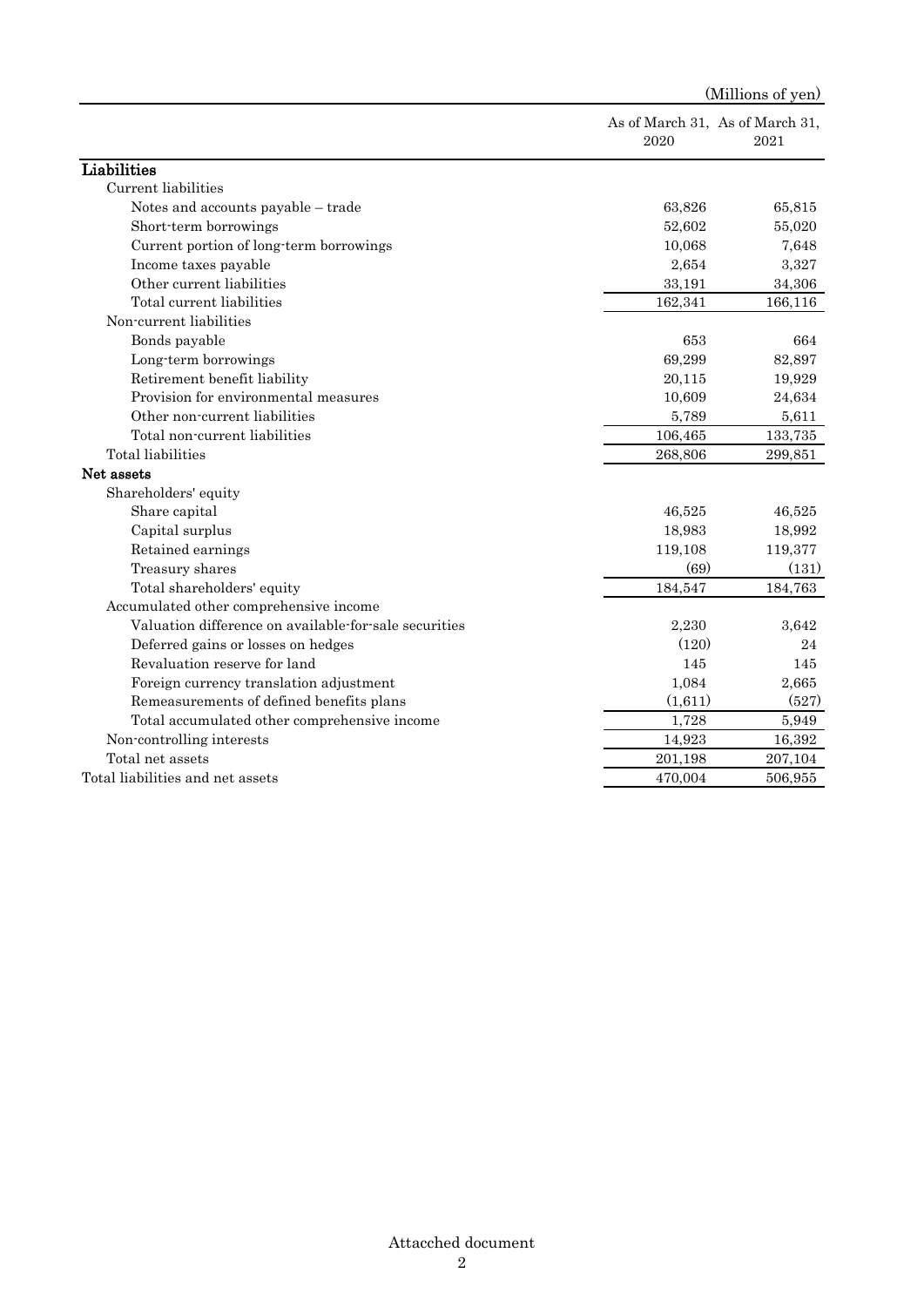### 2: Consolidated Statements of Income and Consolidated Statements of Comprehensive Income

| <b>Consolidated Statements of Income</b>                      |                   | (Millions of yen)             |
|---------------------------------------------------------------|-------------------|-------------------------------|
|                                                               | FY ended          | FY ended                      |
|                                                               |                   | March 31, 2020 March 31, 2021 |
|                                                               | $(Apr. 1, 2019 -$ | (Apr. 1, 2020 $\cdot$         |
|                                                               | Mar. 31, 2020)    | Mar. 31, 2021)                |
| Net sales                                                     | 465,946           | 432,568                       |
| Cost of sales                                                 | 372,337           | 342,499                       |
| Gross profit                                                  | 93,609            | 90,069                        |
| Selling, general and administrative expenses                  | 69,002            | 65,875                        |
| Operating profit                                              | 24,607            | 24,194                        |
| Non-operating income                                          |                   |                               |
| Interest income                                               | 85                | 84                            |
| Dividend income                                               | 302               | 309                           |
| Share of profit of entities accounted for using equity method | 268               | 623                           |
| Rental income                                                 | 760               | 700                           |
| Other                                                         | 1,999             | 2,200                         |
| Total non-operating income                                    | 3,414             | 3,916                         |
| Non-operating expenses                                        |                   |                               |
| Interest expenses                                             | 1,211             | 1,033                         |
| Loss on disposal of non-current assets                        | 466               | 581                           |
| Rental expenses                                               | 592               | 657                           |
| Other                                                         | 2,277             | 1,809                         |
| Total non-operating expenses                                  | 4,546             | 4,080                         |
| Ordinary profit                                               | 23,475            | 24,030                        |
| Extraordinary losses                                          |                   |                               |
| Expense for environmental measures                            | 11,000            | 16,200                        |
| Total extraordinary losses                                    | 11,000            | 16,200                        |
| Profit before income taxes                                    | 12,475            | 7,830                         |
| Income taxes - current                                        | 4,897             | 6,691                         |
| Income taxes - deferred                                       | (1,707)           | (3,958)                       |
| Total income taxes                                            | 3,190             | 2,733                         |
| Profit                                                        | 9,285             | 5,097                         |
| Profit attributable to non-controlling interests              | 1,809             | 1,731                         |
| Profit attributable to owners of parent                       | 7,476             | 3,366                         |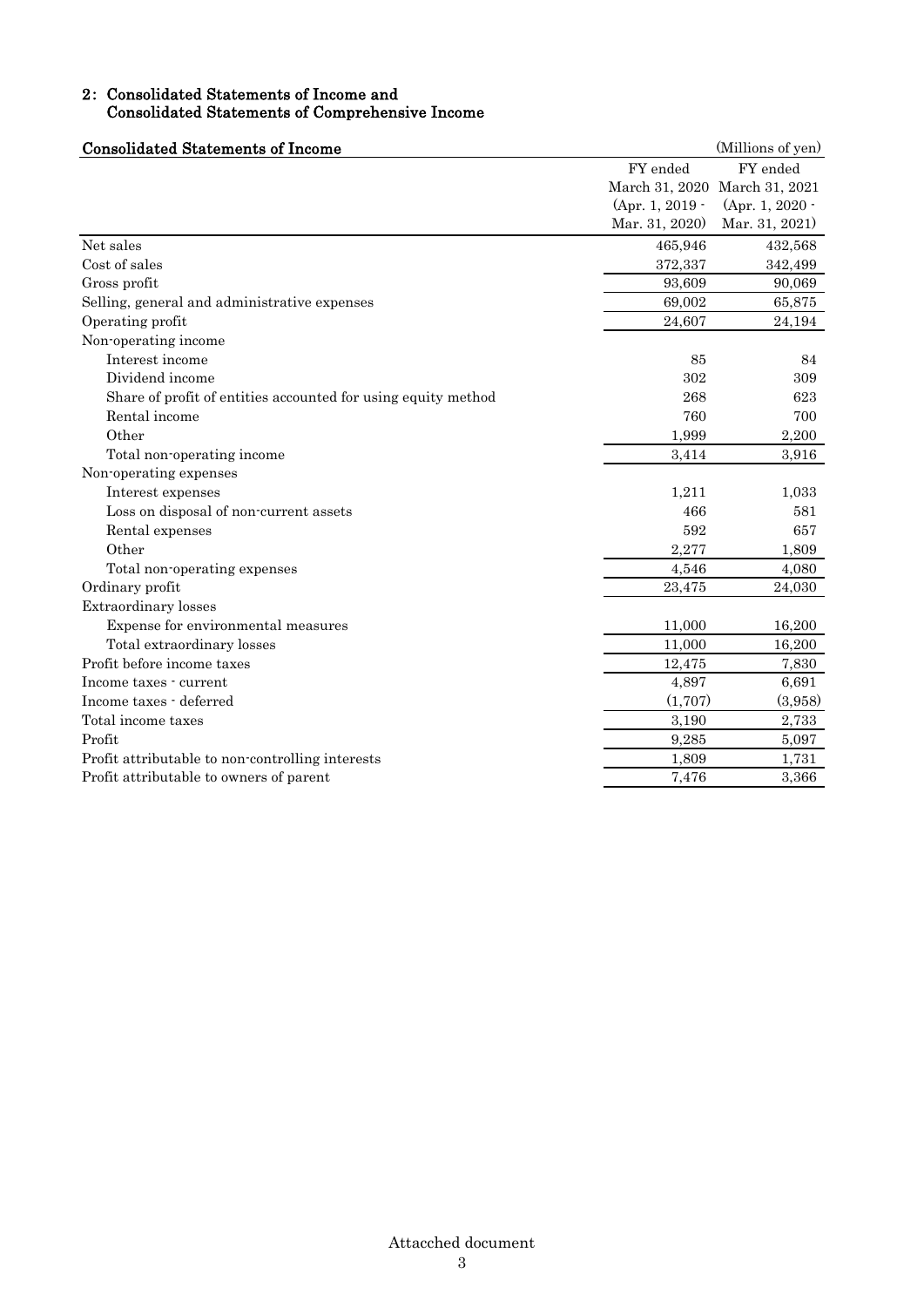| <b>Consolidated Statements of Comprehensive Income</b>         |                   | (Millions of yen)             |
|----------------------------------------------------------------|-------------------|-------------------------------|
|                                                                | FY ended          | FY ended                      |
|                                                                |                   | March 31, 2020 March 31, 2021 |
|                                                                | $(Apr. 1, 2019 -$ | (Apr. 1, 2020 -               |
|                                                                | Mar. 31, 2020)    | Mar. 31, 2021)                |
| Profit                                                         | 9,285             | 5,097                         |
| Other comprehensive income                                     |                   |                               |
| Valuation difference on available for sale securities          | (1,088)           | 1,429                         |
| Deferred gains or losses on hedges                             | (111)             | 144                           |
| Foreign currency translation adjustment                        | (1,281)           | 1,817                         |
| Remeasurements of defined benefit plans                        | (438)             | 1,155                         |
| Share of other comprehensive income                            | (232)             | 135                           |
| of entities accounted for using equity method                  |                   |                               |
| Total other comprehensive income (losses)                      | (3, 150)          | 4,680                         |
| Comprehensive income                                           | 6,135             | 9,777                         |
| Comprehensive income attributable to owners of parent          | 4,513             | 7,587                         |
| Comprehensive income attributable to non-controlling interests | 1,622             | 2,190                         |
|                                                                |                   |                               |